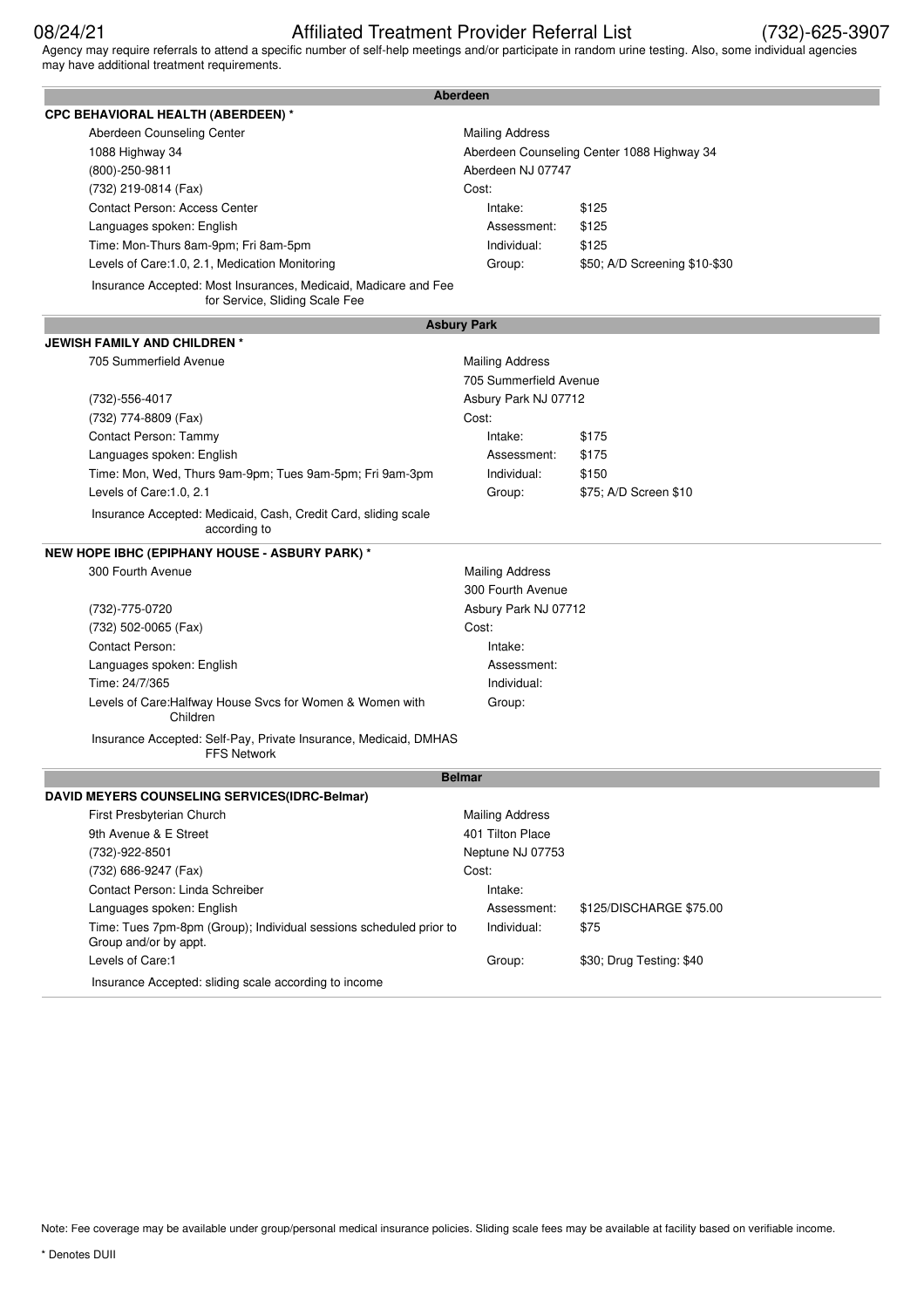### **Eatontown** 08/24/21 Affiliated Treatment Provider Referral List (732)-625-3907

| <b>RECOVERY INNOVATIONS INC. *</b>                                                                |                           |                                                     |
|---------------------------------------------------------------------------------------------------|---------------------------|-----------------------------------------------------|
| 1 Corbett Way                                                                                     | <b>Mailing Address</b>    |                                                     |
|                                                                                                   | 1 Corbett Way             |                                                     |
| (732)-380-7061                                                                                    | Eatontown NJ 07724        |                                                     |
| (732) 380-7508 (Fax)                                                                              | Cost:                     |                                                     |
| <b>Contact Person: Nicole Martinez</b>                                                            | Intake:                   |                                                     |
| Languages spoken: English                                                                         | Assessment:               | \$150                                               |
| Time: Mon-Thurs 9am-9pm; Fri-Sat 9am-5pm                                                          | Individual:               | \$90                                                |
| Levels of Care:1, 2.1                                                                             | Group:                    | \$50; A/D Screening \$30 (only charged if conducted |
|                                                                                                   | outsid                    |                                                     |
| Insurance Accepted: cash, check, CC, FFS                                                          |                           |                                                     |
|                                                                                                   | <b>Freehold</b>           |                                                     |
| AMERICAN DAY CD/HIGH FOCUS CENTERS                                                                |                           |                                                     |
| 6 Paragon Way                                                                                     | <b>Mailing Address</b>    |                                                     |
| Suite 104                                                                                         | 47 Maple Street Suite 401 |                                                     |
| (732)-303-9900                                                                                    | Summit NJ 07901           |                                                     |
| (732) 303-9901 (Fax)                                                                              | Cost:                     |                                                     |
| Contact Person: ACCESS CENTER                                                                     | Intake:                   |                                                     |
| Languages spoken: English                                                                         | Assessment:               | \$150.00                                            |
| Time: 9 am to 10 pm                                                                               | Individual:               | \$225.00                                            |
| Levels of Care: 1.0, 2.1                                                                          | Group:                    |                                                     |
| Insurance Accepted: Most Major Insurance Companies; Sliding Fee<br>Scale Availa                   |                           |                                                     |
| <b>COMMUNITY REHAB *</b>                                                                          |                           |                                                     |
| 3443 Route 9 North                                                                                | <b>Mailing Address</b>    |                                                     |
|                                                                                                   | 3443 Route 9 North        |                                                     |
| (732)-462-5553                                                                                    | Freehold NJ 07728         |                                                     |
| (732) 462-2012 (Fax)                                                                              | Cost:                     |                                                     |
| Contact Person: Marsha Tipelin, LCADC                                                             | Intake:                   | \$150                                               |
| Languages spoken: English                                                                         | Assessment:               | \$150                                               |
| Time: Mon-Thurs 11-2 pm, 6-9 pm Mon-Thurs                                                         | Individual:               | $$80 - / $75$                                       |
| Levels of Care:1, 2.1                                                                             | Group:                    | \$30, A/D Screening: \$25                           |
| Insurance Accepted: Sliding Scale Fee, according to income,<br>Medicaid, DUII,                    |                           |                                                     |
| <b>CPC BEHAVIORAL HEALTHCARE (FREEHOLD)</b>                                                       |                           |                                                     |
| Freehold Counseling Center                                                                        | <b>Mailing Address</b>    |                                                     |
| 22 Court Street                                                                                   |                           | Freehold Counseling Center 22 Court Street          |
| (800)-250-9811                                                                                    | Freehold NJ 07728         |                                                     |
| (732) 219-0814 (Fax)                                                                              | Cost:                     |                                                     |
| <b>Contact Person: Access Center</b>                                                              | Intake:                   | \$125                                               |
| Languages spoken: English                                                                         | Assessment:               | \$125                                               |
| Time: Mon-Thurs 8am-9pm; Fri 8 am-5 pm                                                            | Individual:               | \$125                                               |
| Levels of Care:1, 2.1, Medication Monitoring                                                      | Group:                    | \$50; A/D Screening \$10-\$30                       |
| Insurance Accepted: Most Insurances, Medicaid, Medicare and Fee<br>for Service, Sliding Scale Fee |                           |                                                     |
| <b>DAVID MEYERS COUNSELING SERVICES(FREEHOLD)</b>                                                 |                           |                                                     |
| 1st Presbyterian Church                                                                           | <b>Mailing Address</b>    |                                                     |
| <b>118 WEST MAIN STREET</b>                                                                       | P.O. Box 774              |                                                     |
| (732)-272-6761                                                                                    | Oakhurst NJ 07755         |                                                     |
| (732) 686-9247 (Fax)                                                                              | Cost:                     |                                                     |
| Contact Person: Linda Schreiber                                                                   | Intake:                   |                                                     |
| Languages spoken: English                                                                         | Assessment:               | \$125/DISCHARGE \$75.00                             |
| Time: Wed 6-7pm (Group); Individual sessions by appt.                                             | Individual:               | \$75                                                |
| Levels of Care:1                                                                                  | Group:                    | \$30, Drug Testing: \$40                            |
| Insurance Accepted: sliding scale fee available                                                   |                           |                                                     |
|                                                                                                   |                           |                                                     |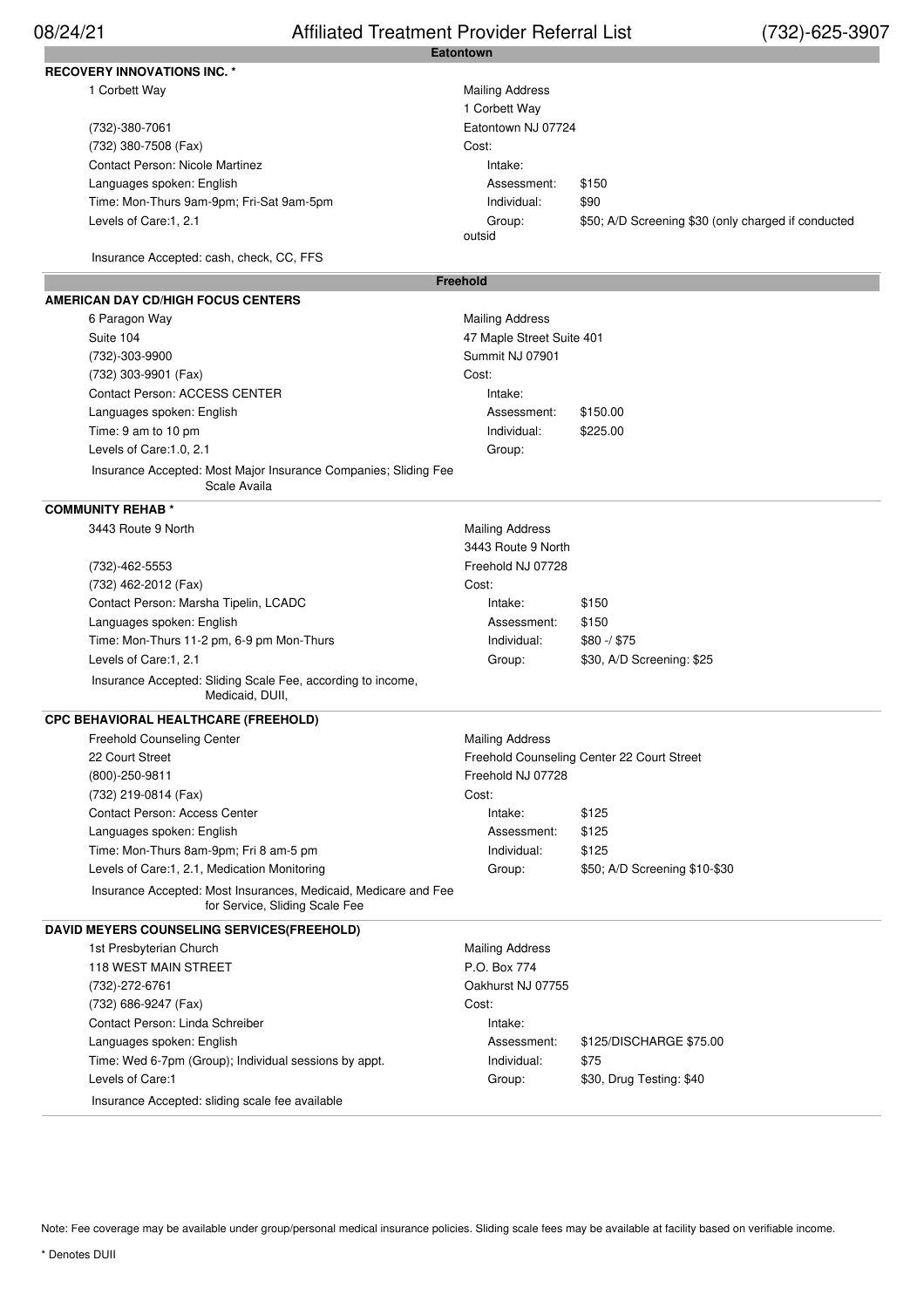| 08/24/21<br>Affiliated Treatment Provider Referral List                                                           |                               |                                          | (732)-625-3907 |
|-------------------------------------------------------------------------------------------------------------------|-------------------------------|------------------------------------------|----------------|
| <b>ELAINE HOPKINS LCSW PSYCHOTHERAPY SERVICES</b>                                                                 |                               |                                          |                |
| <b>65 SOUTH STREET</b>                                                                                            | <b>Mailing Address</b>        |                                          |                |
|                                                                                                                   | <b>28 RIDGE ROAD</b>          |                                          |                |
| (732)-546-5138                                                                                                    | COLTS NECK NJ 07722           |                                          |                |
| (Fax)                                                                                                             | Cost:                         |                                          |                |
| Contact Person: Elaine Hopkins                                                                                    | Intake:                       |                                          |                |
| Languages spoken: English                                                                                         | Assessment:                   | \$250                                    |                |
| Time: Mon-Fri.10:00am-6:00pm                                                                                      | Individual:                   | \$200                                    |                |
| Levels of Care:1                                                                                                  | Group:                        | \$70; A/D Screening \$50                 |                |
| Insurance Accepted: Private insurance billed as out of network,<br>check, cash,                                   |                               |                                          |                |
| <b>NEW HOPE IBHC (FREEHOLD) *</b>                                                                                 |                               |                                          |                |
| 2-2 Monmouth Avenue                                                                                               | <b>Mailing Address</b>        |                                          |                |
| <b>Station A</b>                                                                                                  | 2-2 Monmouth Avenue Station A |                                          |                |
| (732)-308-0113                                                                                                    | Freehold NJ 07728             |                                          |                |
| (732) 308-0115 (Fax)                                                                                              | Cost:                         |                                          |                |
| <b>Contact Person: Intake</b>                                                                                     | Intake:                       |                                          |                |
| Languages spoken: English                                                                                         | Assessment:                   | \$150                                    |                |
| Time: Mon, Tue, Thur 9:30am-9pm; Wed 9:30am-5pm; Fri 9 am-4pm;<br>Sat 9:30 am-12pm                                | Individual:                   | \$90                                     |                |
| Levels of Care:1, 2.1, MAT                                                                                        | Group:                        | \$45; A/D Screening \$35                 |                |
| Insurance Accepted: All insurances are accepted, DUII funding,<br>County fundi                                    |                               |                                          |                |
| <b>Hazlet</b>                                                                                                     |                               |                                          |                |
| <b>DANIEL STRUBLE, LCSW, LCADC</b>                                                                                |                               |                                          |                |
| 32 Village Ct.                                                                                                    | <b>Mailing Address</b>        |                                          |                |
|                                                                                                                   | 32 Village Ct.                |                                          |                |
| (732)-335-1675                                                                                                    | Hazlet NJ 07730               |                                          |                |
| (732) 335-1151 (Fax)                                                                                              | Cost:                         |                                          |                |
| Contact Person: Daniel Struble, LCSW, LCADC                                                                       | Intake:                       |                                          |                |
| Languages spoken: English                                                                                         | Assessment:                   | \$200                                    |                |
| Time: Assessment/Individual by appt. M-Thurs 11am-9pm; Fri 11am-<br>5pm; Sat 8am-1pm; Group Mon & Tues 6:30-7:30p | Individual:                   | \$80                                     |                |
| Levels of Care:1                                                                                                  | Group:                        | \$50; A/D Screening \$25 urine screening |                |
| Insurance Accepted: yes - numerous (BCBS, United Healthcare,<br>QC, CIGNA, Heal                                   |                               |                                          |                |

# **CPC BEHAVIORAL HEALTHCARE (HOWELL)**

**Howell**

| , BENAVIORAL NEAL I NCARE (NOWELL)                                                                |                                            |                               |  |
|---------------------------------------------------------------------------------------------------|--------------------------------------------|-------------------------------|--|
| <b>Howell Counseling Center</b>                                                                   | <b>Mailing Address</b>                     |                               |  |
| 4539 US Highway 9                                                                                 | Howell Counseling Center 4539 US Highway 9 |                               |  |
| (800)-250-9811                                                                                    | Howell NJ 07731                            |                               |  |
| (732) 219-0814 (Fax)                                                                              | Cost:                                      |                               |  |
| <b>Contact Person: Access Center</b>                                                              | Intake:                                    | \$125                         |  |
| Languages spoken: English                                                                         | Assessment:                                | \$125                         |  |
| Time: Mon, Tues, Thurs 11-2 pm                                                                    | Individual:                                | \$125                         |  |
| Levels of Care:1, 2.1, Medication Management                                                      | Group:                                     | \$50; A/D Screening \$10-\$30 |  |
| Insurance Accepted: Most Insurances, Medicaid, Madicare and Fee<br>for Service, Sliding Scale Fee |                                            |                               |  |

## **RESA TREATMENT CENTER**

**Keansburg**

|                           | JA IIILAIMENI VENIEN                                              |                           |                                           |  |
|---------------------------|-------------------------------------------------------------------|---------------------------|-------------------------------------------|--|
| 199 Main Street, Suite 2A |                                                                   | <b>Mailing Address</b>    |                                           |  |
|                           |                                                                   | 199 Main Street, Suite 2A |                                           |  |
|                           | (732)-495-1474                                                    | Keansburg NJ 07734        |                                           |  |
|                           | (866) 730-7538 (Fax)                                              | Cost:                     |                                           |  |
|                           | Contact Person: Nelson Hadler                                     | Intake:                   |                                           |  |
|                           | Languages spoken: English                                         | Assessment:               | \$75-\$150                                |  |
|                           | Time: Mon-Thurs 9am-9pm; Fri 9am-5pm                              | Individual:               | OP \$50-\$100/session- IOP \$150-\$250/wk |  |
|                           | Levels of Care:1, 2.1, MAT                                        | Group:                    | \$30; A/D screening \$25                  |  |
|                           | Insurance Accepted: Medicaid, Private Insurance and Sliding Scale |                           |                                           |  |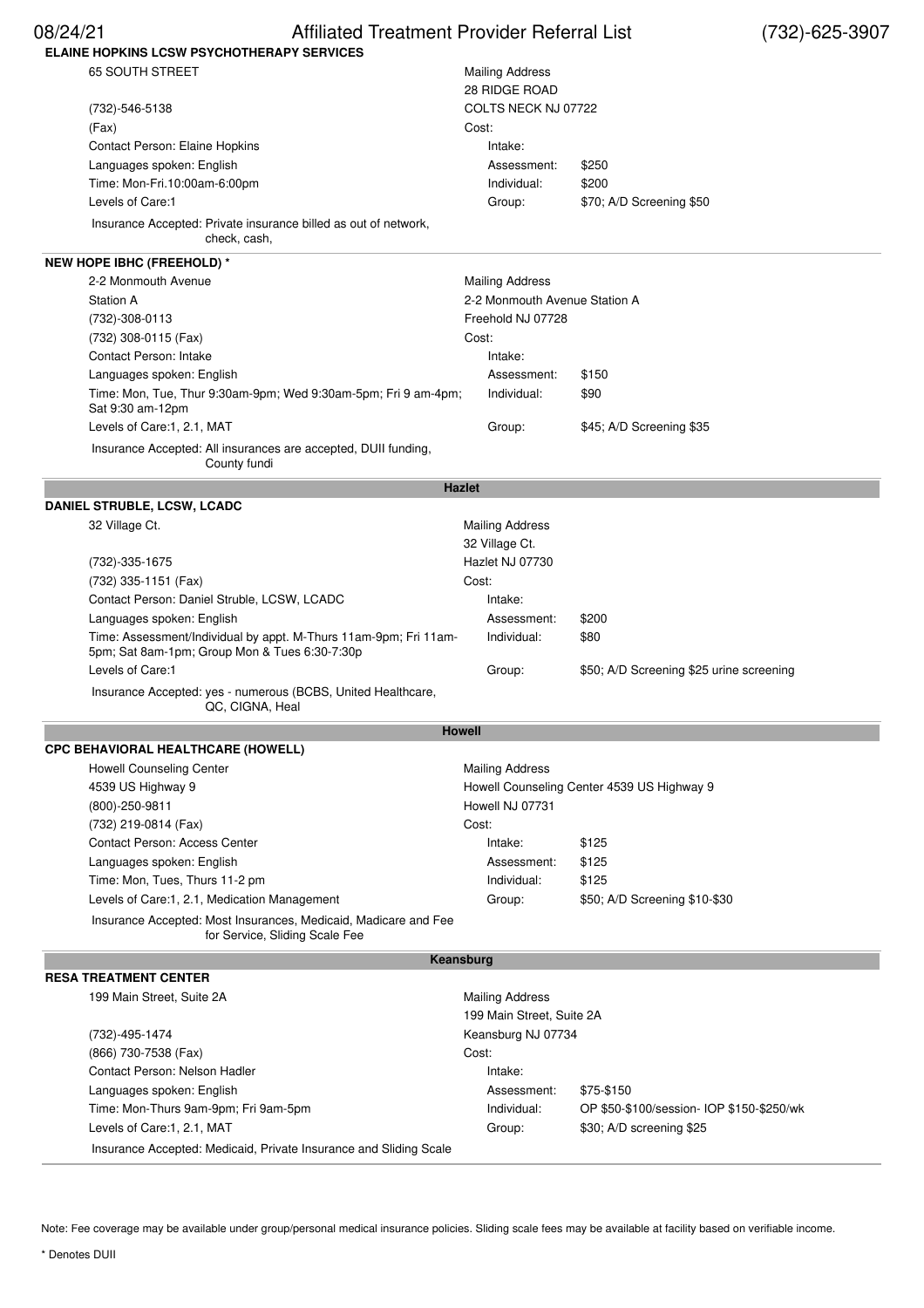# 08/24/21 Affiliated Treatment Provider Referral List (732)-625-3907

|                                                                                        | Long Branch            |                               |
|----------------------------------------------------------------------------------------|------------------------|-------------------------------|
| <b>DAVID MEYERS COUNSELING SERVICES(IDRC-LONG BRANCH)</b>                              |                        |                               |
| First Presbyterian Church                                                              | <b>Mailing Address</b> |                               |
| 167 Cedar Avenue                                                                       | <b>PO BOX 774</b>      |                               |
| (732)-735-5139                                                                         | Oakhurst NJ 07755      |                               |
| (732) 686-9247 (Fax)                                                                   | Cost:                  |                               |
| Contact Person: Nancy Reng                                                             | Intake:                |                               |
| Languages spoken: English                                                              | Assessment:            | \$125/DISCHARGE \$75.00       |
| Time: Fri 6:00pm-7:00pm (Group); M-S Individual Sessions by Appt.                      | Individual:            | \$75                          |
| Levels of Care:1                                                                       | Group:                 | \$30, Drug Testing \$40       |
| Insurance Accepted: sliding scale according to income                                  |                        |                               |
|                                                                                        |                        |                               |
| <b>NEW HOPE IBHC (EPIPHANY HOUSE - LONG BRANCH) *</b>                                  |                        |                               |
| 373 Brighton Avenue                                                                    | <b>Mailing Address</b> |                               |
|                                                                                        | 373 Brighton Avenue    |                               |
| (732)-775-0720                                                                         | Long Branch NJ 07740   |                               |
| (732) 502-0065 (Fax)                                                                   | Cost:                  |                               |
| <b>Contact Person: Intake</b>                                                          | Intake:                |                               |
| Languages spoken: English                                                              | Assessment:            |                               |
| Time: 24/7/365                                                                         | Individual:            |                               |
| Levels of Care: Halfway House Services for Women                                       | Group:                 |                               |
| Insurance Accepted: Self-Pay, Private Insurance, Medicaid, DMHAS<br><b>FFS Network</b> |                        |                               |
| NEW HOPE IBHC (PHILLIPS HOUSE - Halfway House Services) *                              |                        |                               |
| 190 Chelsea Avenue                                                                     | <b>Mailing Address</b> |                               |
|                                                                                        | 190 Chelsea Avenue     |                               |
|                                                                                        |                        |                               |
| (732)-870-8500                                                                         | Long Branch NJ 07740   |                               |
| (732) 222-9315 (Fax)                                                                   | Cost:                  |                               |
| Contact Person:                                                                        | Intake:                |                               |
| Languages spoken: English                                                              | Assessment:            |                               |
| Time: 24/7/365                                                                         | Individual:            |                               |
| Levels of Care: Halfway House Substance Abuse Treatment & co-<br>occurring t           | Group:                 |                               |
| Insurance Accepted: Self-Pay, Private Insurance, Medicaid, DMHAS<br><b>FFS Network</b> |                        |                               |
| NEW HOPE IBHC (PHILLIPS HOUSE - OutPatient Services) *                                 |                        |                               |
| 190 Chelsea Avenue                                                                     | <b>Mailing Address</b> |                               |
|                                                                                        | 190 Chelsea Avenue     |                               |
| (732)-870-8500                                                                         | Long Branch NJ 07740   |                               |
| (732) 222-9315 (Fax)                                                                   | Cost:                  |                               |
| Contact Person: To Reach Intake, Dial Option 3                                         | Intake:                | \$150                         |
| Languages spoken: English Spanish                                                      | Assessment:            | \$150                         |
| Time: Mon Tues Thurs 9:30 am-9 pm; Wed 9:30 am-5pm; Fri 9:30-                          | Individual:            | \$45-\$90                     |
| 4pm; Sat 9:30 am-12 pm SPANISH x7020 Tues                                              |                        |                               |
| Levels of Care:1.0, 2.1 & Co-Occurring Treatment Services, MAT                         | Group:                 | \$45-\$90; A/D Screening \$35 |
| Insurance Accepted: Self-Pay, Private Insurance, Medicaid, DMHAS<br><b>FFS Network</b> |                        |                               |
|                                                                                        |                        |                               |
|                                                                                        | <b>Manalapan</b>       |                               |
| <b>STRESS CARE OF MANALAPAN*</b>                                                       |                        |                               |
| 500 Park Avenue                                                                        | <b>Mailing Address</b> |                               |
|                                                                                        | 500 Park Avenue        |                               |
| (732)-679-4500 x2                                                                      | Manalapan NJ 07726     |                               |
| (732) 679-4549 (Fax)                                                                   | Cost:                  |                               |
| Contact Person: Press "O" Reception                                                    | Intake:                |                               |
| Languages spoken: English                                                              | Assessment:            | \$100                         |
| Time: Mon-Fri 9am-9pm                                                                  | Individual:            | \$85                          |
| Levels of Care:1, 2.1, 2.5                                                             | Group:                 | \$50                          |
| Insurance Accepted: All Major Commercial Insurance Companies,<br>Medicare, Medi        |                        |                               |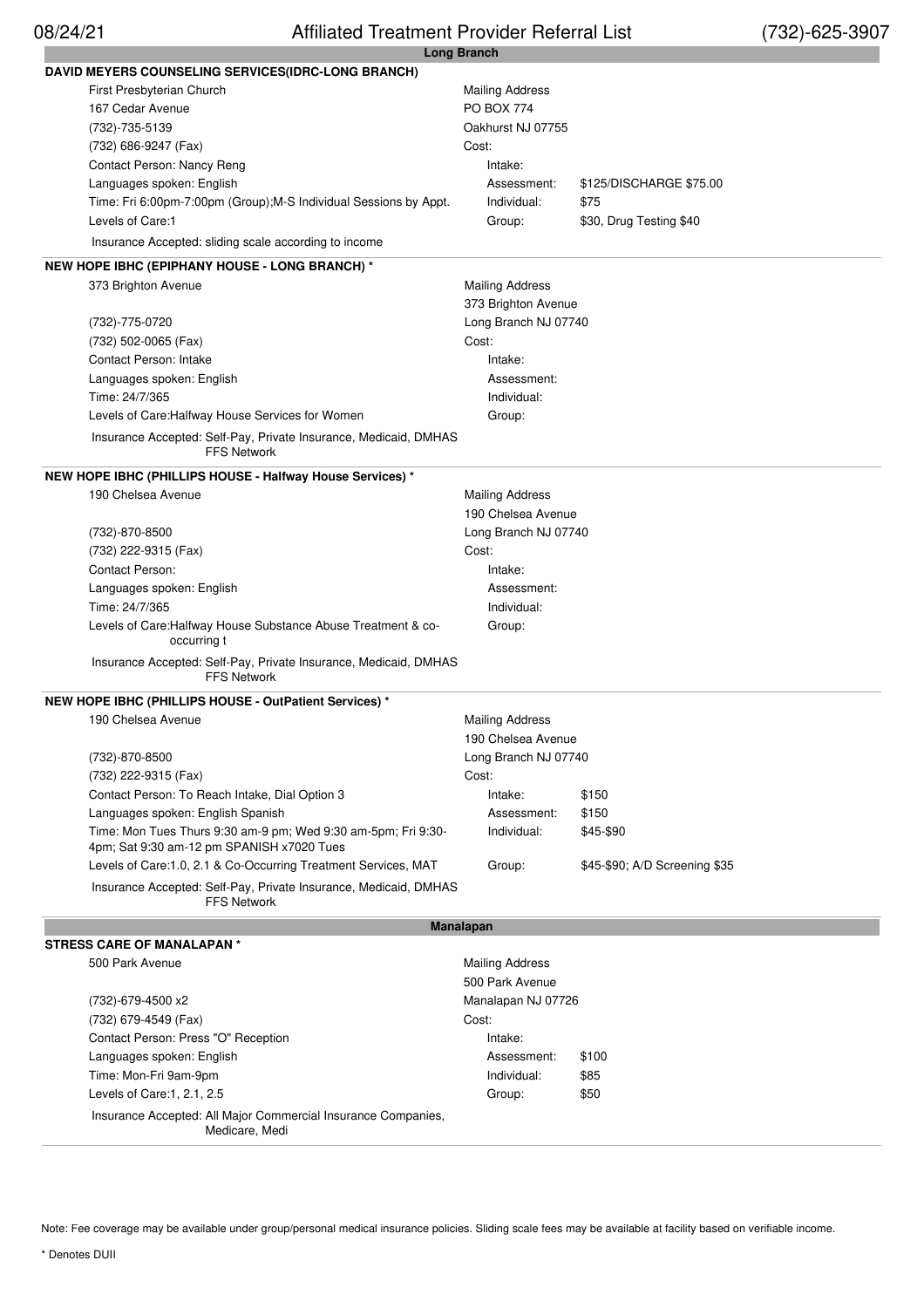| DISCOVERY INSTITUTE OF ADDICTIVE DISORDERS, INC. *                                                |                        |                                                 |
|---------------------------------------------------------------------------------------------------|------------------------|-------------------------------------------------|
| 80 Conover Road                                                                                   | <b>Mailing Address</b> |                                                 |
|                                                                                                   | P.O. Box 177           |                                                 |
| (732)-946-9444                                                                                    | Marlboro NJ 07746      |                                                 |
| (732) 946-0758 (Fax)                                                                              | Cost:                  |                                                 |
| Contact Person: Kathleen Grieshaber                                                               | Intake:                | Preadmit Eval \$75                              |
| Languages spoken: English                                                                         | Assessment:            | \$150                                           |
| Time: Mon-Fri 9 am-9pm                                                                            | Individual:            | \$250                                           |
| Levels of Care:1, 2.1, 2.5, 3.5, 3.7, 3.7 withdrawal maintenance                                  | Group:                 | \$100; A/D Screening \$40                       |
|                                                                                                   |                        |                                                 |
| Insurance Accepted: BCBS, Qualcare, MagnaCare, Value Options<br>and AmeriHealth                   |                        |                                                 |
|                                                                                                   |                        |                                                 |
| NEW HOPE IBHC (MARLBORO-ADULT OR ADOLESCENT) *                                                    |                        |                                                 |
| 80 Conover Road                                                                                   | <b>Mailing Address</b> |                                                 |
|                                                                                                   | PO BOX 66              |                                                 |
| (732)-946-3030                                                                                    | Marlboro NJ 07746      |                                                 |
| (732) 946-4891 (Fax)                                                                              | Cost:                  |                                                 |
| <b>Contact Person: Intake</b>                                                                     | Intake:                |                                                 |
| Languages spoken: English                                                                         | Assessment:            |                                                 |
| Time:                                                                                             | Individual:            |                                                 |
| Levels of Care: Short Term Adult or Adolescent Residental & Sub-<br>Acute De                      | Group:                 |                                                 |
| Insurance Accepted: Self-Pay, Private Insurance, Medicaid, DMHAS<br><b>FFS Network</b>            |                        |                                                 |
|                                                                                                   | <b>Matawan</b>         |                                                 |
| STRESS CARE OF NEW JERSEY (Matawan) *                                                             |                        |                                                 |
| 4122 Route 516                                                                                    | <b>Mailing Address</b> |                                                 |
|                                                                                                   | 4122 Route 516         |                                                 |
| (732)-679-4500                                                                                    | Matawan NJ 07747       |                                                 |
| (732) 679-4549 (Fax)                                                                              | Cost:                  |                                                 |
| Contact Person: Press "O" Reception                                                               | Intake:                |                                                 |
| Languages spoken: English                                                                         | Assessment:            | \$100                                           |
| Time: Mon-Fri 9:30 am - 12:45 pm 5:30-8:45 pm                                                     | Individual:            | \$85                                            |
| Levels of Care:1, 2.1, 2.5                                                                        | Group:                 | \$50                                            |
|                                                                                                   |                        |                                                 |
| Insurance Accepted: Sliding Fee Scale; All Major Commercial<br>Insurance Compan                   |                        |                                                 |
| YMCA OF GREATER MONMOUTH COUNTY *                                                                 |                        |                                                 |
| 166 Main Street                                                                                   | <b>Mailing Address</b> |                                                 |
|                                                                                                   | 166 Main Street        |                                                 |
| (732)-290-9040                                                                                    | Matawan NJ 07747       |                                                 |
| (732) 566-0433 (Fax)                                                                              | Cost:                  |                                                 |
| Contact Person: Andrew Guage Aliperti                                                             | Intake:                |                                                 |
| Languages spoken: English                                                                         | Assessment:            | \$150(OP), \$150 (IOP)                          |
| Time: Mon-Thurs 9am-9pm; Fri 9am-5pm; Sat 10-2pm                                                  | Individual:            | \$75 (sliding scale available)                  |
| Levels of Care:1, 2.1                                                                             | Group:                 | \$45; A/D Screening \$10,                       |
|                                                                                                   |                        |                                                 |
| Insurance Accepted: Aetna, Empire, Horizon, BCBS,<br>Magellan, Qualcare, Medicai                  |                        |                                                 |
|                                                                                                   | <b>Neptune</b>         |                                                 |
| CPC BEHAVIORAL HEALTHCARE (NEPTUNE)                                                               |                        |                                                 |
| Neptune City Counseling Center                                                                    | <b>Mailing Address</b> |                                                 |
| 72 Morris Avenue                                                                                  |                        | Neptune City Counseling Center 72 Morris Avenue |
| $(800) - 250 - 9811$                                                                              | Neptune NJ 07753       |                                                 |
| (732) 219-0814 (Fax)                                                                              | Cost:                  |                                                 |
| <b>Contact Person: Access Center</b>                                                              | Intake:                | \$125                                           |
| Languages spoken: English                                                                         | Assessment:            | \$125                                           |
| Time: Mon-Thurs 8am-9pm; Fri 8am-5pm                                                              | Individual:            | \$125                                           |
| Levels of Care:1, 2.1                                                                             | Group:                 | \$50; A/D Screening \$10-\$30                   |
| Insurance Accepted: Most Insurances, Medicaid, Medicare and Fee<br>for Service, Sliding Scale Fee |                        |                                                 |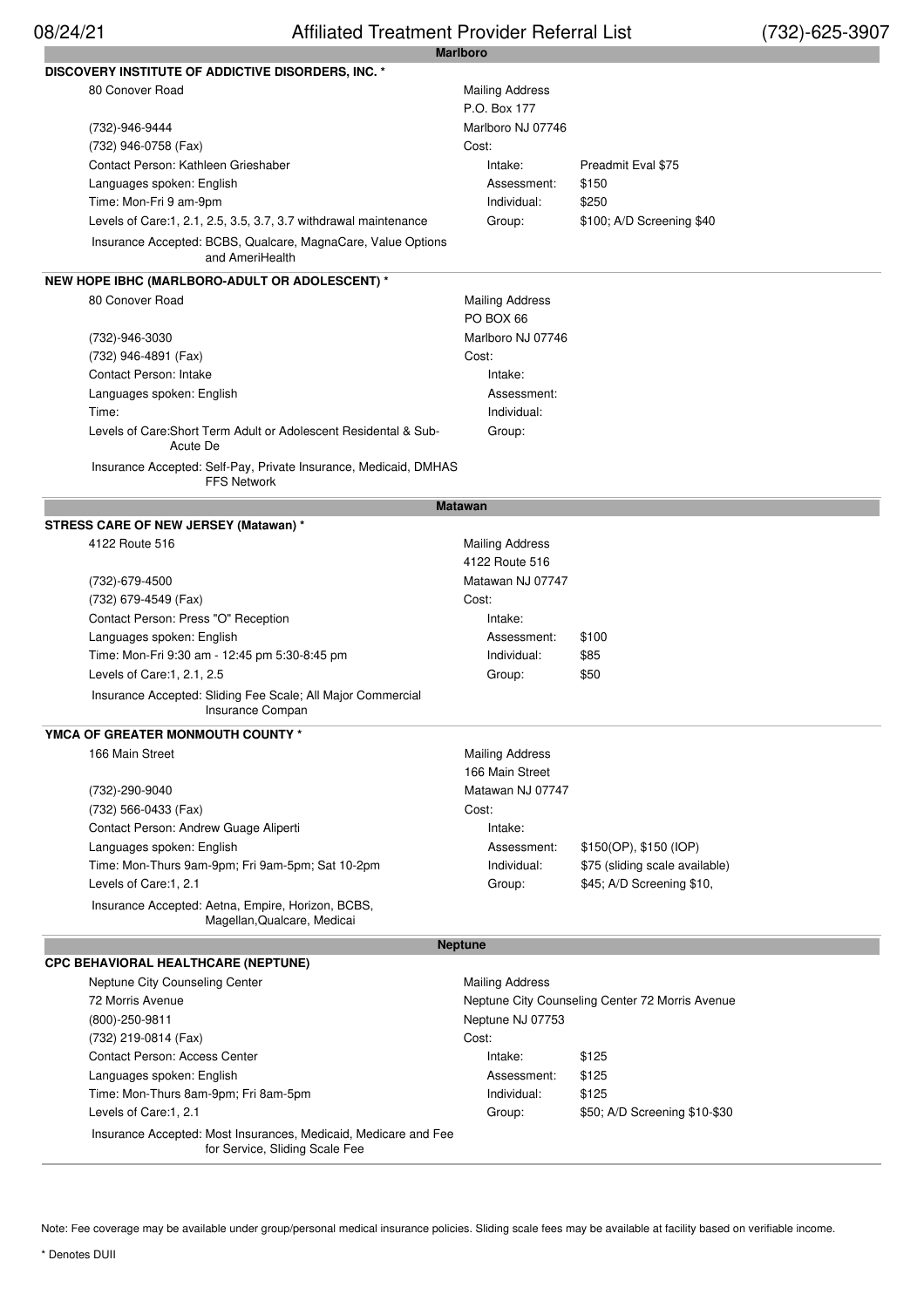| <b>Affiliated Treatment Provider Referral List</b><br>08/24/21<br>HMH HOSPITALS CORP - JERSEY SHORE UNIVERSITY MEDICAL CENTER * |                                | $(732) - 625 - 3907$                                    |
|---------------------------------------------------------------------------------------------------------------------------------|--------------------------------|---------------------------------------------------------|
| 1200 Jumping Brook Road                                                                                                         | <b>Mailing Address</b>         |                                                         |
|                                                                                                                                 | 1200 Jumping Brook Road        |                                                         |
| (732)-643-4400                                                                                                                  | Neptune NJ 07754               |                                                         |
| (732) 643-4378 (Fax)                                                                                                            | Cost:                          |                                                         |
| Contact Person: Call Center                                                                                                     | Intake:                        |                                                         |
| Languages spoken: English                                                                                                       | Assessment:                    | \$150                                                   |
| Time: Mon-Thurs 8am-9pm; Fri 8am-5pm                                                                                            | Individual:                    | 1/2 hr \$102, 50 min \$204                              |
| Levels of Care:1, 2.1, MAT                                                                                                      | Group:                         | \$153; A/D Screening \$50                               |
| Insurance Accepted: Commercial Insurances, Medicaid, Medicare,<br><b>Sliding Scale</b>                                          |                                |                                                         |
| JERSEY SHORE ADDICTION SERVICES, INC. *                                                                                         |                                |                                                         |
| 685 Neptune Boulevard, Ste 101                                                                                                  | <b>Mailing Address</b>         |                                                         |
|                                                                                                                                 | 685 Neptune Boulevard, Ste 101 |                                                         |
| (732)-988-8877 x1135                                                                                                            | Neptune NJ 07753               |                                                         |
| (732) 988-2572 (Fax)                                                                                                            | Cost:                          |                                                         |
| Contact Person: Rebecca Green, LCADC, LPC                                                                                       | Intake:                        | \$20                                                    |
| Languages spoken: English Spanish                                                                                               | Assessment:                    | \$20                                                    |
| Time: Mon-Wed: 6am-5pm; Thurs 6am-3:30pm, Fri 6am-2pm; Sat                                                                      | Individual:                    |                                                         |
| 7am-11am                                                                                                                        | <b>WEEKLY SUBOXONE F</b>       | WEEKLY METHADONE MAINTENANCE \$0-\$20;                  |
| Levels of Care:**MED ASSISTED TX ONLY ** OMT - Methadone,<br>Bupernorphi                                                        | Group:<br>Medicaid o           | MONTHLY VIVITROL FEE \$0-\$20 (must qualify for         |
| Insurance Accepted: Medicaid, WF, SAI, DUII, Drug Court, sliding<br>scale-all i                                                 |                                |                                                         |
| <b>RESET PLACE</b>                                                                                                              |                                |                                                         |
| 3600 Route 66, Suite 150                                                                                                        | <b>Mailing Address</b>         |                                                         |
|                                                                                                                                 | 3600 Route 66, Suite 150       |                                                         |
| (732)-741-0182                                                                                                                  | Neptune NJ 07753               |                                                         |
| (Fax)                                                                                                                           | Cost:                          |                                                         |
| Contact Person:                                                                                                                 | Intake:                        | \$150                                                   |
| Languages spoken: English                                                                                                       | Assessment:                    | \$150                                                   |
| Time: Mon, Tues, Thurs 8:30-4:30; Wed 1:00--9:00; Fri, Sat 8:30-<br>12:30                                                       | Individual:                    | \$65                                                    |
| Levels of Care:1                                                                                                                | Group:                         | \$65                                                    |
| Insurance Accepted: Self Pay                                                                                                    |                                |                                                         |
|                                                                                                                                 | Ocean                          |                                                         |
| <b>GATEWAY DAY TREATMENT PROGRAM *</b>                                                                                          |                                |                                                         |
| 1 Centre Street                                                                                                                 | <b>Mailing Address</b>         |                                                         |
|                                                                                                                                 | P.O. Box 2136                  |                                                         |
| (732)-245-4765                                                                                                                  | Ocean NJ 07712                 |                                                         |
| (732) 922-0593 (Fax)                                                                                                            | Cost:                          |                                                         |
| Contact Person: Eileen Feehan                                                                                                   | Intake:                        |                                                         |
| Languages spoken: English                                                                                                       | Assessment:                    | \$150                                                   |
| Time: 8 am - 4:30 pm                                                                                                            | Individual:                    | \$75                                                    |
| Levels of Care: 2.1, 2.5                                                                                                        | Group:                         | IOP Daily Rate \$100 Partial Care per Group \$18 A/D Sc |
| Insurance Accepted: NJ Family Care (Medicaid), Network HMOs,<br>NJ SAI/Work Fir                                                 |                                |                                                         |
|                                                                                                                                 |                                |                                                         |
| PREFERRED BEHAVIORAL HEALTH (OCEAN) *<br>1405 Highway 35 North                                                                  | <b>Mailing Address</b>         |                                                         |
|                                                                                                                                 | 1405 Highway 35 North          |                                                         |
| $(908) - 601 - 3835$                                                                                                            | Ocean NJ 07712                 |                                                         |
| (732) 905-0789 (Fax)                                                                                                            | Cost:                          |                                                         |
| Contact Person: Amanda Rembisz                                                                                                  | Intake:                        |                                                         |
| Languages spoken: English                                                                                                       | Assessment:                    | \$60                                                    |
| Time: Mon-Thurs 9am-9pm; Fri 9 am-5pm; Sat 9am-1 pm                                                                             | Individual:                    | \$50                                                    |
| Levels of Care:1, 2.1                                                                                                           | Group:                         | \$40 A/D Screen \$50                                    |
|                                                                                                                                 |                                |                                                         |
| Insurance Accepted: Sliding Scale, Medicaid; Insurance, Grants                                                                  |                                |                                                         |